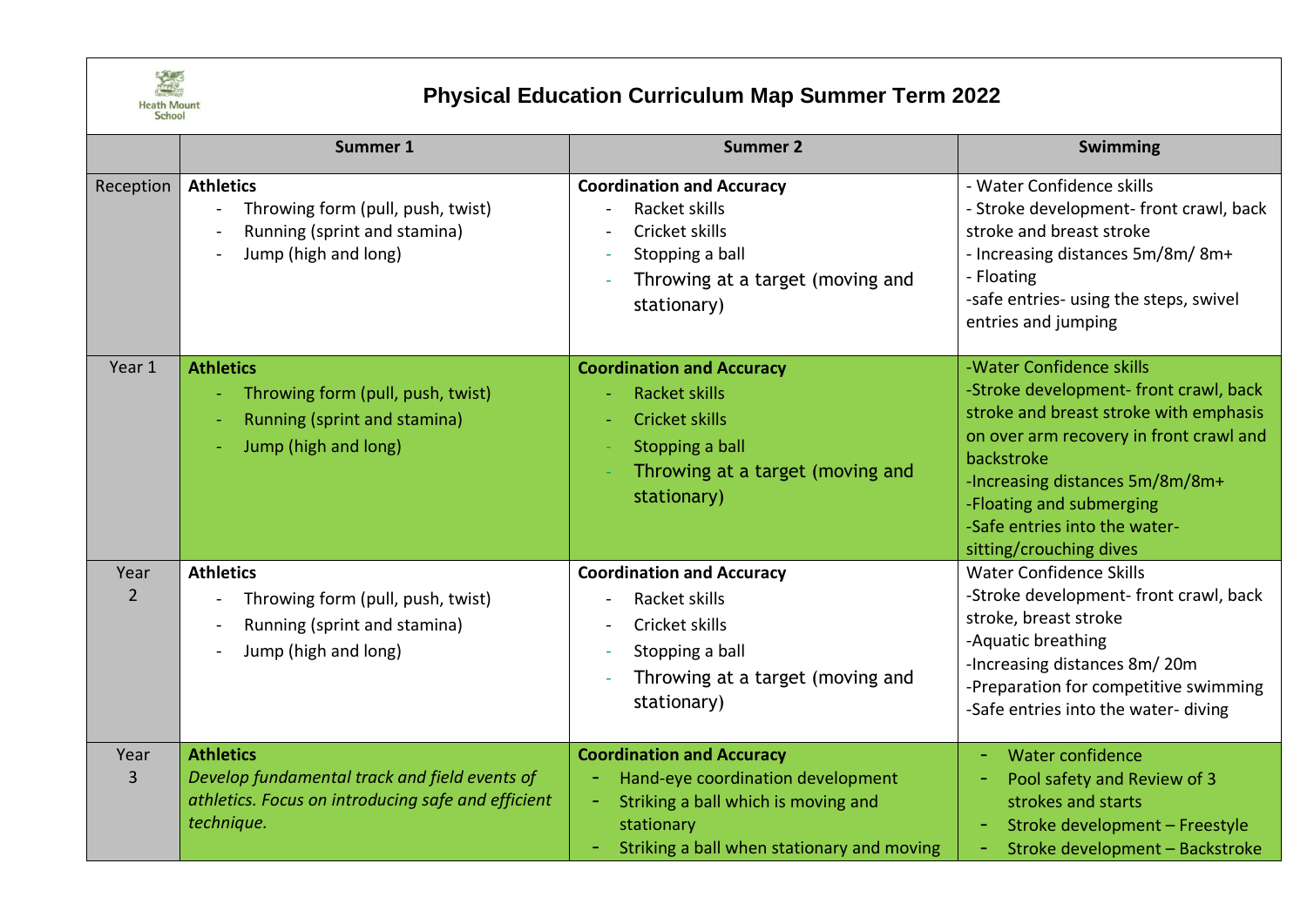|        | Running technique (Short and long<br>distances)<br>Jumping principles<br>Principles of throw (ball and javelin)<br>Pacing<br>Relays                                                                                                                                                                                                                                                                    | Footwork movements and positioning<br>Throwing at a moving and stationary target<br>Throwing when stationary and moving at<br>various targets<br>Striking various balls using different<br>equipment at set targets.                                                                                                                                                                             | Stroke development -<br><b>Breaststroke</b><br>Increasing distances 20m<br>Personal survival and assessment<br>of skills<br>Preparation for house swimming<br>gala                                                                                                                                                                                             |
|--------|--------------------------------------------------------------------------------------------------------------------------------------------------------------------------------------------------------------------------------------------------------------------------------------------------------------------------------------------------------------------------------------------------------|--------------------------------------------------------------------------------------------------------------------------------------------------------------------------------------------------------------------------------------------------------------------------------------------------------------------------------------------------------------------------------------------------|----------------------------------------------------------------------------------------------------------------------------------------------------------------------------------------------------------------------------------------------------------------------------------------------------------------------------------------------------------------|
| Year 4 | <b>Athletics</b><br>Develop fundamental track and field events of<br>athletics. Focus on introducing safe and efficient<br>technique.<br>Running technique (Short and long<br>distances)<br>Long Jump<br>$\overline{a}$<br>Introduction to high jump<br>$\overline{a}$<br>Specific throw techniques dependent on<br>$\overline{\phantom{0}}$<br>object throwing<br><b>Relays Measured/Timed Events</b> | <b>Coordination and Accuracy</b><br>Hand-eye coordination development<br>Striking a ball which is moving and<br>stationary<br>Striking a ball when stationary and moving<br>Footwork movements and positioning<br>Throwing at a moving and stationary target<br>Throwing when stationary and moving at<br>various targets<br>Striking various balls using different<br>equipment at set targets. | <b>Water Confidence</b><br>Pool safety and Review of 3<br>strokes and starts<br>Stroke development - Freestyle<br>Stroke development - Backstroke<br>$\blacksquare$<br>Stroke development -<br><b>Breaststroke</b><br>Introduction to butterfly and<br>dolphin kick<br>Personal survival and assessment<br>of skills<br>Preparation for house swimming<br>gala |
| Year 5 | <b>Athletics</b><br>Develop technicalities of events. Understand how<br>mechanicals of each event affect outcome of<br>performance.<br>Sprints starts and phases of sprints<br>Long Jump, high jump, introduction to<br>$\equiv$<br>triple jump<br>Principles of throw (discus, javelin, ball)<br>Pacing<br>Relays                                                                                     | <b>Coordination and Accuracy</b><br>Hand-eye coordination development<br>Striking a ball which is moving and<br>stationary<br>Striking a ball when stationary and moving<br>Footwork movements and positioning<br>Throwing at a moving and stationary target<br>Throwing when stationary and moving at<br>various targets<br>Striking various balls using different<br>equipment at set targets. | Pool safety and Review of 4<br>strokes and starts<br>Stroke development - Freestyle<br>Stroke development - Backstroke<br>Stroke development -<br>$\equiv$<br><b>Breaststroke/Butterfly</b><br>Personal survival and assessment<br>$\equiv$<br>of skills<br>Preparation for house swimming<br>gala<br><b>Starts and turns</b>                                  |